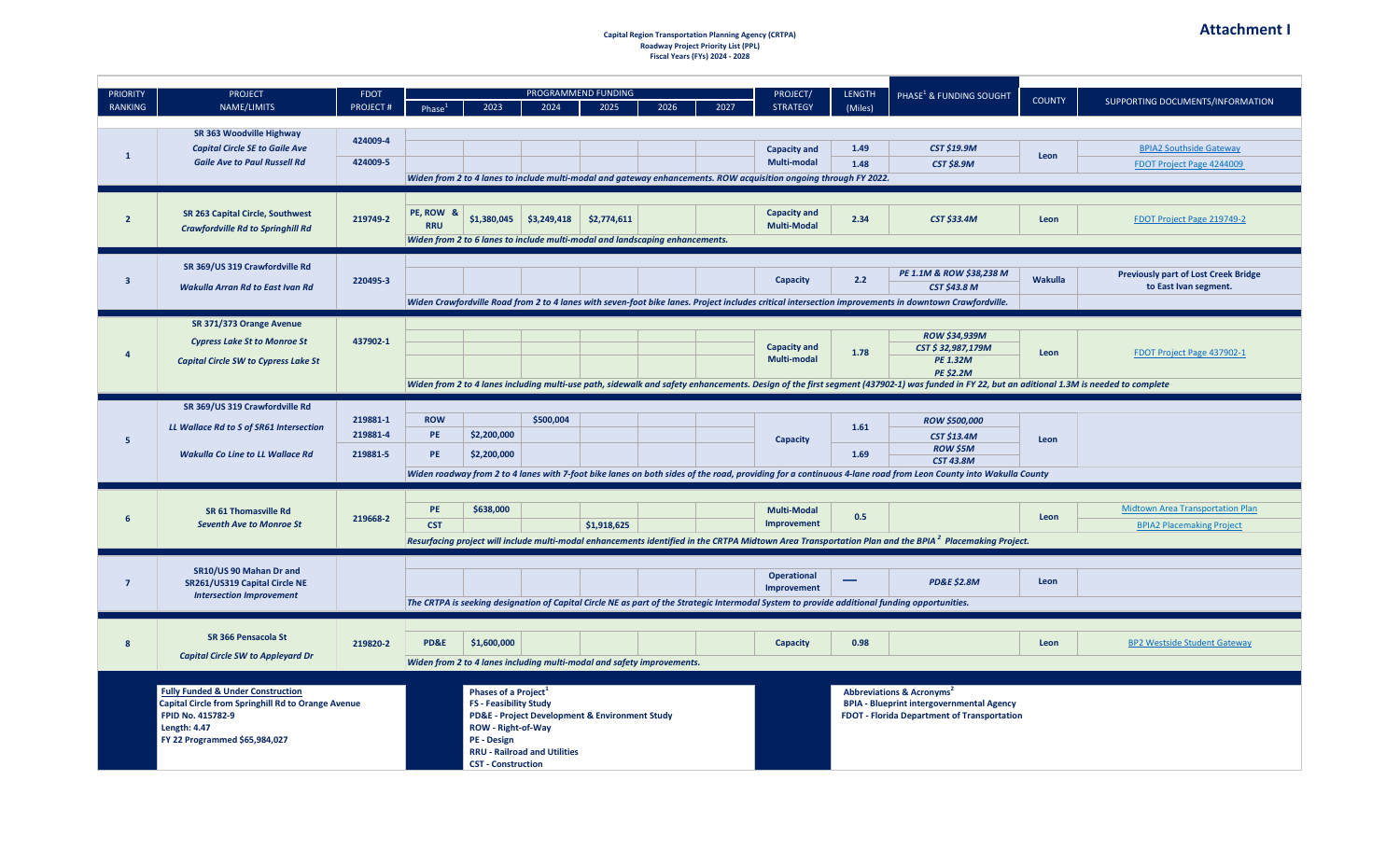#### **Capital Region Transportation Planning Agency (CRTPA) Roadway Project Priority List (PPL) Fiscal Years (FYs) 2024 - 2028**

| <b>PRIORITY</b><br><b>RANKING</b> | <b>PROJECT</b><br><b>NAME/LIMITS</b>                                                                                                                                                   | <b>FDOT</b><br><b>PROJECT#</b> | Phase | 2023               | PROGRAMMEND FUNDING<br>2024                                                                                                                                                                                          | 2025 | 2026 | 2027 | PROJECT/<br><b>STRATEGY</b>                | <b>LENGTH</b><br>(Miles) | PHASE <sup>1</sup> & FUNDING<br><b>SOUGHT</b>                                                                                                                           | <b>COUNTY</b>  | SUPPORTING DOCUMENTS/INFORMATION                                                                                                                                                                                              |
|-----------------------------------|----------------------------------------------------------------------------------------------------------------------------------------------------------------------------------------|--------------------------------|-------|--------------------|----------------------------------------------------------------------------------------------------------------------------------------------------------------------------------------------------------------------|------|------|------|--------------------------------------------|--------------------------|-------------------------------------------------------------------------------------------------------------------------------------------------------------------------|----------------|-------------------------------------------------------------------------------------------------------------------------------------------------------------------------------------------------------------------------------|
|                                   |                                                                                                                                                                                        |                                |       |                    |                                                                                                                                                                                                                      |      |      |      |                                            |                          |                                                                                                                                                                         |                |                                                                                                                                                                                                                               |
| 9                                 | Lake Bradford Rd/Springhill Rd<br><b>Capital Circle SW to Gaines St</b>                                                                                                                |                                |       |                    |                                                                                                                                                                                                                      |      |      |      | <b>Corridor</b><br><b>Improvements</b>     | 3.08                     | PE<br>Part of the BPIA <sup>2</sup> Airport Gateway Project which includes improving roadways, constructing new sidewalks, trails, and bicycle lanes, and landscaping.  | Leon           | <b>BPIA2 Airport Gateway Project</b><br><b>CRTPA SW Area Transportation Plan</b>                                                                                                                                              |
| 10                                | SR 369/US 319 Crawfordville Rd<br>Lost Creek Bridge to Wakulla Arran Rd                                                                                                                | 220495-3                       |       |                    |                                                                                                                                                                                                                      |      |      |      | Capacity                                   | 2.4                      | <b>PE 1.1M</b><br>ROW 22,645,380M<br>This widening project was originally included with the improvement north of Wakulla Arran Road, which is listed as Priority No. 3. | <b>Wakulla</b> |                                                                                                                                                                                                                               |
| 11                                | SR 369/US 319 Crawfordville Rd<br>N of Alaska Way to Lost Creek Bridge                                                                                                                 | 220495-6                       |       |                    | Southernmost segment of Crawfordville Road widening project.                                                                                                                                                         |      |      |      | Capacity                                   | 2.4                      | PE                                                                                                                                                                      | <b>Wakulla</b> |                                                                                                                                                                                                                               |
| 12                                | <b>Tharpe St</b><br><b>Capital Circle NW to Ocala Rd</b>                                                                                                                               |                                |       |                    |                                                                                                                                                                                                                      |      |      |      |                                            | 2.7                      | PD&E<br>Widen from 2 to 4 lanes with pedestrian improvements. The Northwest Connector Corridor is a BPIA <sup>2</sup> sales tax project.                                | Leon           | <b>BPIA<sup>2</sup> Northwest Connector Corridor Tharpe Street</b>                                                                                                                                                            |
| 13                                | <b>Thomasville Rd</b><br><b>Bradford/Betton Rd to Seventh Ave</b>                                                                                                                      |                                |       |                    |                                                                                                                                                                                                                      |      |      |      | <b>Multi-Modal</b><br><b>Improvements</b>  | 0.9                      | PE/CST                                                                                                                                                                  | Leon           | <b>CRTPA Midtown Area Transportation Plan</b><br>Project includes safety improvements & Complete Street enhancements identified in the Midtown Area Plan Transportation Plan and BPIA <sup>2</sup> Placemaking Project.       |
| 13                                | <b>Bannerman Rd</b><br><b>Preservation Rd to Quail Commons Dr</b>                                                                                                                      |                                |       |                    |                                                                                                                                                                                                                      |      |      |      | <b>Capacity and Multi-</b><br><b>Modal</b> | 1.7                      | CST<br>The BPIA <sup>2</sup> Bannerman Road project includes widening to four lanes, stormwater and multi-modal improvements, and landscape enhancements.               | Leon           | BPIA <sup>2</sup> NE Connector Corridor Bannerman Rd                                                                                                                                                                          |
|                                   |                                                                                                                                                                                        |                                |       |                    |                                                                                                                                                                                                                      |      |      |      |                                            |                          |                                                                                                                                                                         |                |                                                                                                                                                                                                                               |
| 14                                | <b>Northeast Gateway</b><br>Fleischmann 444999-1<br><b>Welaunee Blvd Extension</b><br><b>Rd to Roberts Rd</b>                                                                          |                                |       |                    |                                                                                                                                                                                                                      |      |      |      | <b>Capacity and Multi-</b><br><b>Modal</b> | 4.5                      | <b>CST</b>                                                                                                                                                              | Leon           | NE Gateway BPIA <sup>2</sup> Welaunee Boulevard<br>Construct a new road with a multi-use path, sidewalk and landscaping enhancements. Design is underway by BPIA <sup>2</sup> and scheduled to be completed by December 2022. |
| 15                                | <b>Welaunee Blvd</b><br>I-10 Interchange                                                                                                                                               |                                |       |                    |                                                                                                                                                                                                                      |      |      |      | <b>New Interchange</b>                     |                          | $JIR^2$                                                                                                                                                                 | Leon           | NE Gateway BPIA <sup>2</sup> Welaunee Boulevard                                                                                                                                                                               |
|                                   |                                                                                                                                                                                        |                                |       |                    |                                                                                                                                                                                                                      |      |      |      |                                            |                          |                                                                                                                                                                         |                |                                                                                                                                                                                                                               |
|                                   | <b>Fully Funded &amp; Under Construction</b><br><b>Capital Circle from Springhill Rd to Orange Avenue</b><br>FPID No. 415782-9<br><b>Length: 4.47</b><br>FY 22 Programmed \$65,984,027 |                                |       | <b>PE</b> - Design | Phases of a Project <sup>1</sup><br><b>FS - Feasibility Study</b><br>PD&E - Project Development & Environment Study<br><b>ROW - Right-of-Way</b><br><b>RRU - Railroad and Utilities</b><br><b>CST - Construction</b> |      |      |      |                                            |                          | <b>Abbreviations &amp; Acronyms<sup>2</sup></b><br><b>BPIA - Blueprint intergovernmental Agency</b><br><b>FDOT - Florida Department of Transportation</b>               |                |                                                                                                                                                                                                                               |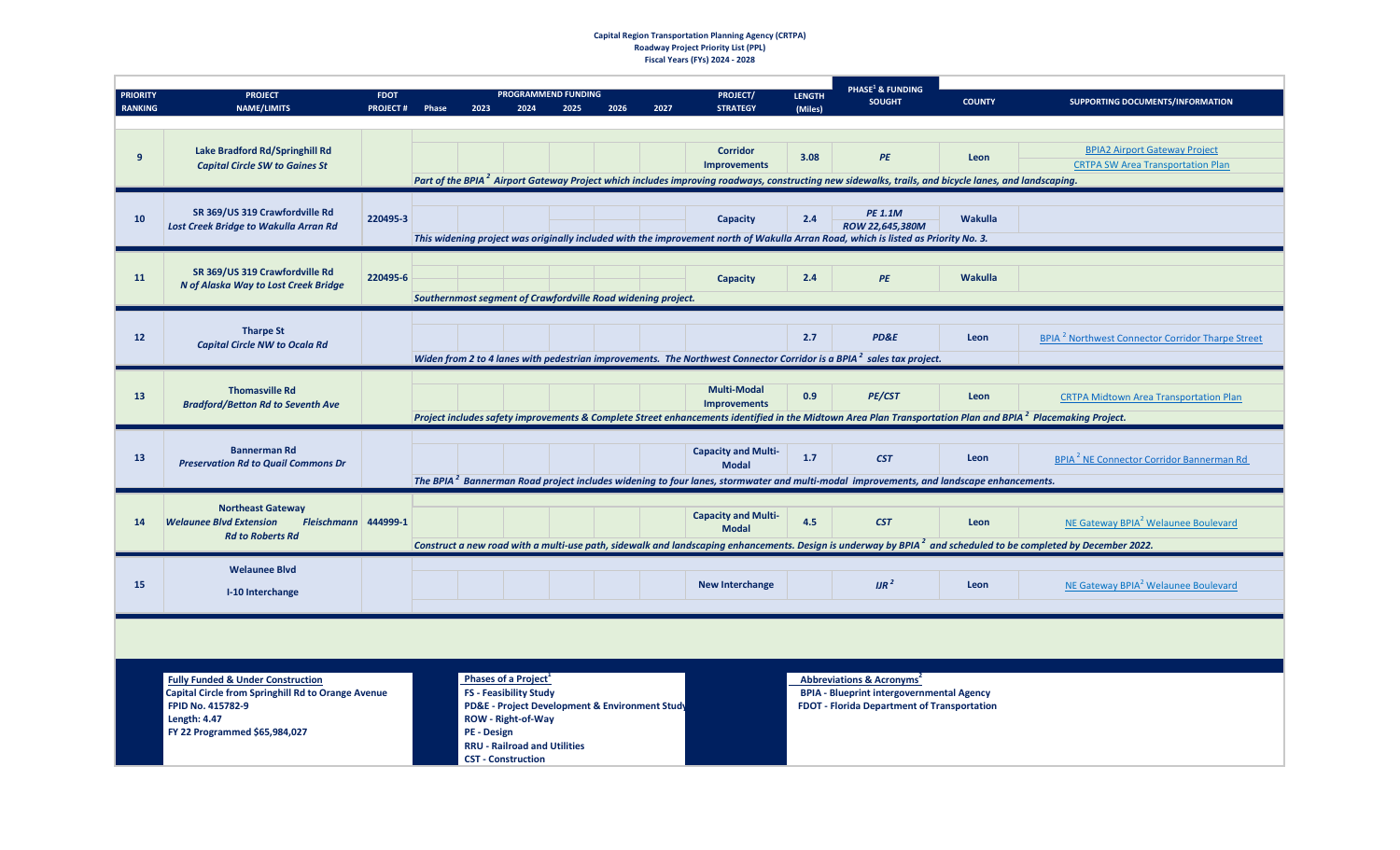#### **Capital Region Transportation Planning Agency (CRTPA) Bicycle and Pedestrian Project Priority List (PPL) Fiscal Years (FYs) 2024 - 2028**

| <b>PRIORITY</b>         | <b>PROJECT</b>                                   | <b>FDOT</b>                                                                   | PROGRAMMEND FUNDING<br>2023<br>2024<br>2025<br>2026<br>2027<br>Phase | <b>PROJECT/</b> | <b>LENGTH</b> | PHASE <sup>1</sup> &<br><b>FUNDING</b> | <b>COUNTY</b>                                                                                                           | SUPPORTING DOCUMENTS/INFORMATION |                                                                                                             |                  |                                                                                                                                                                     |
|-------------------------|--------------------------------------------------|-------------------------------------------------------------------------------|----------------------------------------------------------------------|-----------------|---------------|----------------------------------------|-------------------------------------------------------------------------------------------------------------------------|----------------------------------|-------------------------------------------------------------------------------------------------------------|------------------|---------------------------------------------------------------------------------------------------------------------------------------------------------------------|
| <b>RANKING</b>          | NAME/LIMITS                                      | <b>PROJECT#</b>                                                               |                                                                      |                 |               |                                        | <b>STRATEGY</b>                                                                                                         | (Miles)                          | SOUGHT                                                                                                      |                  |                                                                                                                                                                     |
|                         |                                                  |                                                                               |                                                                      |                 |               |                                        |                                                                                                                         |                                  |                                                                                                             |                  |                                                                                                                                                                     |
| $\mathbf{1}$            | <b>Thomasville Road Multi-Use Path</b>           |                                                                               |                                                                      |                 |               |                                        | <b>Shared-Use</b>                                                                                                       | 2.4                              | <b>CST</b>                                                                                                  | Leon             | CRTPA Thomasville Rd Shared-Use Path Feasibility Study                                                                                                              |
|                         | <b>Betton Rd to Metropolitan Blvd</b>            |                                                                               |                                                                      |                 |               |                                        | Path                                                                                                                    |                                  | \$5.8 <sub>M</sub>                                                                                          |                  | The proposed multi-use path would connect two important Tallahassee destinations, Midtown and the Market District. Design funded in FY 22.                          |
|                         |                                                  |                                                                               |                                                                      |                 |               |                                        |                                                                                                                         |                                  |                                                                                                             |                  |                                                                                                                                                                     |
| $\overline{2}$          | <b>N Monroe St Sidewalk</b>                      | 445053-1                                                                      |                                                                      |                 |               |                                        | <b>Sidewalk</b>                                                                                                         | 0.88                             | <b>CST</b>                                                                                                  | Leon             | Design completed by the FDOT in FY22.                                                                                                                               |
|                         | <b>John Knox Rd to Lakeshore Dr</b>              |                                                                               |                                                                      |                 |               |                                        |                                                                                                                         |                                  | \$2.4 <sub>M</sub>                                                                                          |                  | Construct a five-foot sidewalk on the west side of N Monroe St (US 27) providing access to adjacent businesses and bus stop improvements.                           |
|                         |                                                  |                                                                               |                                                                      |                 |               |                                        |                                                                                                                         |                                  |                                                                                                             |                  |                                                                                                                                                                     |
| $\overline{\mathbf{3}}$ | <b>Downtown Sidewalk Improvements</b>            |                                                                               |                                                                      |                 |               |                                        | <b>Complete</b>                                                                                                         | 0.2                              | <b>CST</b>                                                                                                  | Leon             | CRA Downtown Enhancements (Agenda Item #8)                                                                                                                          |
|                         | <b>Jefferson St to Park Ave</b>                  |                                                                               |                                                                      |                 |               |                                        | <b>Street</b><br>At the October 28, 2021 CRA <sup>2</sup> Meeting, the Board approved the funding for the Design phase. |                                  | \$1.6M                                                                                                      |                  |                                                                                                                                                                     |
|                         |                                                  |                                                                               |                                                                      |                 |               |                                        |                                                                                                                         |                                  |                                                                                                             |                  |                                                                                                                                                                     |
| 4                       | <b>Bloxham Cutoff Rd Multi-Use Path</b>          | 410172-2                                                                      | <b>PE</b>                                                            |                 | \$630,000     |                                        | <b>Shared-Use</b>                                                                                                       | 4.78                             | <b>CST</b>                                                                                                  | <b>Wakulla</b>   | <b>CRTPA Feasibility Study programmed for FY22.</b>                                                                                                                 |
|                         | <b>Wakulla Springs St Park to St Marks Trail</b> |                                                                               |                                                                      |                 |               |                                        | Path                                                                                                                    |                                  |                                                                                                             |                  | The proposed multi-use path would connect two major recreational amenities, the St. Mark's Trail and Wakulla Springs State Park. Construction in outer years.       |
|                         |                                                  |                                                                               |                                                                      |                 |               |                                        |                                                                                                                         |                                  |                                                                                                             |                  |                                                                                                                                                                     |
| 5                       | <b>St. Augustine Sidewalk</b>                    |                                                                               |                                                                      |                 |               |                                        | <b>Sidewalk</b>                                                                                                         | 1.4                              | <b>CST</b>                                                                                                  | Leon             | Design by Leon County in FY22.                                                                                                                                      |
|                         | <b>Lafayette St to Paul Russell Rd</b>           |                                                                               |                                                                      |                 |               |                                        |                                                                                                                         |                                  | \$575,000                                                                                                   |                  | Construct a five-foot sidewalk on the south side from Lafyette St to Blairstone Rd. The sidewalk would then continue on the north side to Paul Russell Rd.          |
|                         |                                                  |                                                                               |                                                                      |                 |               |                                        |                                                                                                                         |                                  |                                                                                                             |                  |                                                                                                                                                                     |
| 6                       | <b>Apalachee Pkwy Connector</b>                  |                                                                               |                                                                      |                 |               |                                        | <b>Shared-Use</b>                                                                                                       | 0.6                              | <b>FS</b>                                                                                                   | Wakulla &        | Tallahassee-Leon County Greenways Master Plan                                                                                                                       |
|                         | <b>Sutor Rd to Conner Blvd</b>                   |                                                                               |                                                                      |                 |               |                                        | Path                                                                                                                    |                                  | This short segment would connect the south end of the existing Goose Pond Trail to the Southwood Greenway.  | <b>Jefferson</b> |                                                                                                                                                                     |
|                         |                                                  |                                                                               |                                                                      |                 |               |                                        |                                                                                                                         |                                  |                                                                                                             |                  |                                                                                                                                                                     |
| $\overline{7}$          | <b>Oak Ridge Multi-Use Path</b>                  |                                                                               |                                                                      |                 |               |                                        | <b>Shared-Use</b>                                                                                                       | 5.2                              | <b>FS</b>                                                                                                   | Leon             | Tallahassee-Leon County Greenways Master Plan                                                                                                                       |
|                         | <b>Crawfordville Rd to Woodville Hwy</b>         |                                                                               |                                                                      |                 |               |                                        | Path                                                                                                                    |                                  |                                                                                                             |                  | The proposed multi-use path would provide connectivity for the adjacent neighborhoods and between two principal arterial roads, Woodville Hwy and Crawfordville Rd. |
|                         | <b>Goose Pond Trail</b>                          |                                                                               |                                                                      |                 |               |                                        |                                                                                                                         |                                  |                                                                                                             |                  |                                                                                                                                                                     |
| 8                       |                                                  |                                                                               |                                                                      |                 |               |                                        | <b>Shared-Use</b>                                                                                                       | 1.2                              | <b>PD&amp;E</b>                                                                                             | Leon             | Tallahassee-Leon County Greenways Master Plan                                                                                                                       |
|                         | Mahan Dr / Ft. Knox to Weems Rd.                 |                                                                               |                                                                      |                 |               |                                        | Path                                                                                                                    |                                  |                                                                                                             |                  |                                                                                                                                                                     |
|                         |                                                  |                                                                               |                                                                      |                 |               |                                        |                                                                                                                         |                                  | This project would connect the existing Goose Pond Trail to the recently completed Weems Rd multi-use path. |                  |                                                                                                                                                                     |
|                         |                                                  | Phases of a Project <sup>1</sup>                                              |                                                                      |                 |               |                                        | Abbreviations & Acronyms <sup>2</sup>                                                                                   |                                  |                                                                                                             |                  |                                                                                                                                                                     |
|                         |                                                  | <b>FS - Feasibility Study</b>                                                 |                                                                      |                 |               |                                        | <b>CRA - Community Redevelopment Agency</b>                                                                             |                                  |                                                                                                             |                  |                                                                                                                                                                     |
|                         |                                                  | <b>PD&amp;E</b> - Project Development and Environmental<br>ROW - Right-of-Way |                                                                      |                 |               |                                        | <b>FDOT - Florida Department of Transportation</b>                                                                      |                                  |                                                                                                             |                  |                                                                                                                                                                     |
|                         |                                                  | PE - Design                                                                   |                                                                      |                 |               |                                        |                                                                                                                         |                                  |                                                                                                             |                  |                                                                                                                                                                     |
|                         |                                                  | <b>CST - Construction</b>                                                     |                                                                      |                 |               |                                        |                                                                                                                         |                                  |                                                                                                             |                  |                                                                                                                                                                     |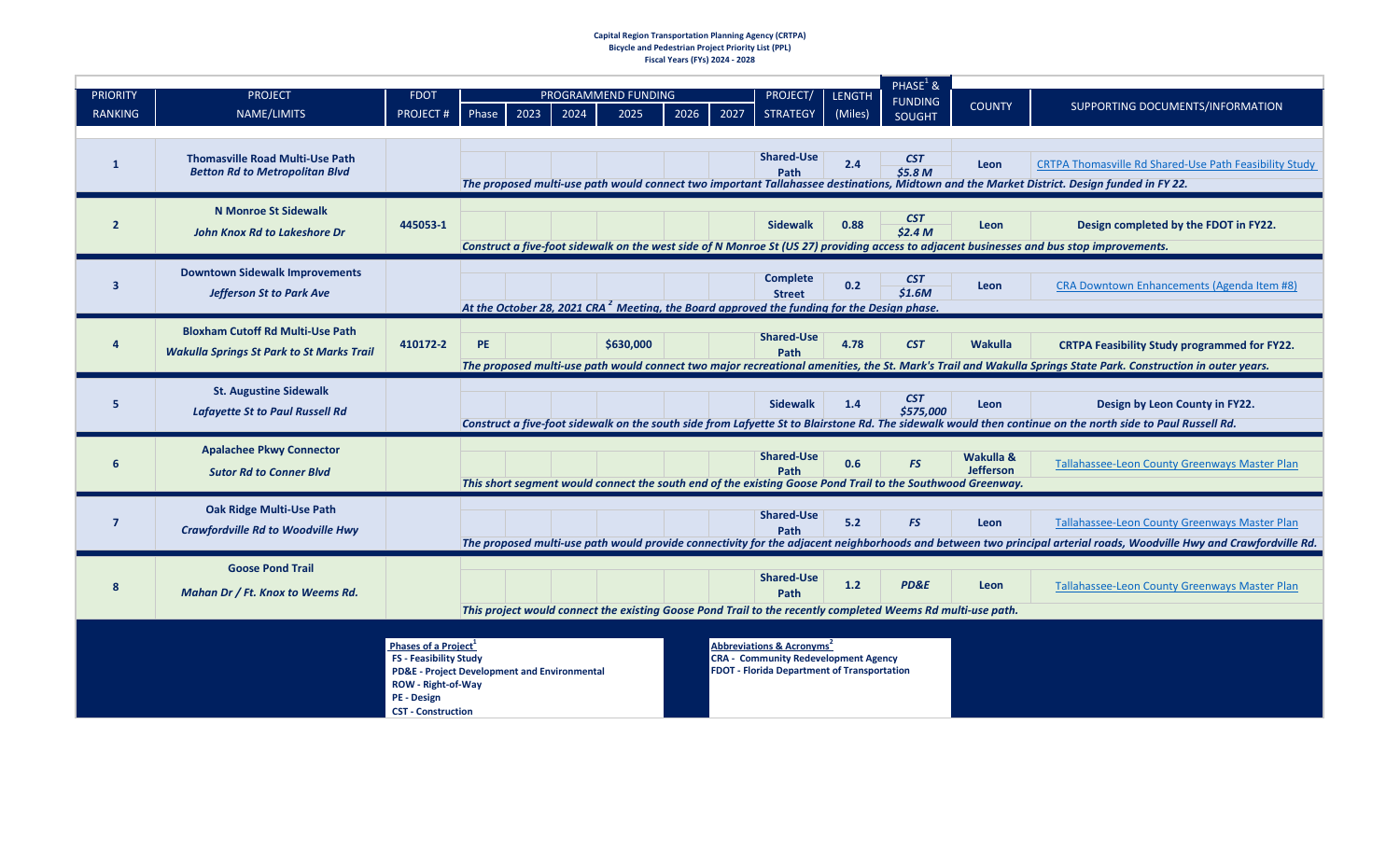#### **Capital Region Transportation Planning Agency (CRTPA) Regional Trails Project Priority List (PPL) Fiscal Years (FYs) 2024 - 2028**

|                                   |                                                                                                                                                                  |                                                                                                                                             |                    |                                                  |      |                             |      |      |                                                                                                                                                                                                                                                                                |                          | $PHASE^1$ &                     |                                                                                                                                                                               |                                                                                                                                                                                                                                   |
|-----------------------------------|------------------------------------------------------------------------------------------------------------------------------------------------------------------|---------------------------------------------------------------------------------------------------------------------------------------------|--------------------|--------------------------------------------------|------|-----------------------------|------|------|--------------------------------------------------------------------------------------------------------------------------------------------------------------------------------------------------------------------------------------------------------------------------------|--------------------------|---------------------------------|-------------------------------------------------------------------------------------------------------------------------------------------------------------------------------|-----------------------------------------------------------------------------------------------------------------------------------------------------------------------------------------------------------------------------------|
| <b>PRIORITY</b><br><b>RANKING</b> | <b>PROJECT</b><br>NAME/LIMITS                                                                                                                                    | <b>FDOT</b><br><b>PROJECT#</b>                                                                                                              | Phase <sup>1</sup> | 2023                                             | 2024 | PROGRAMMEND FUNDING<br>2025 | 2026 | 2027 | PROJECT/<br><b>STRATEGY</b>                                                                                                                                                                                                                                                    | <b>LENGTH</b><br>(Miles) | <b>FUNDING</b><br><b>SOUGHT</b> | <b>COUNTY</b>                                                                                                                                                                 | <b>SUPPORTING</b><br>DOCUMENTS/INFORMATION                                                                                                                                                                                        |
| $\mathbf{1}$                      | <b>US 90 Tallahassee to Monticello</b><br><b>Pedrick Rd to Leon County Line</b><br>Jefferson County Line to Monticello Trail<br>(County line at Lake Miccosukee) |                                                                                                                                             |                    |                                                  |      |                             |      |      | <b>Shared-Use</b><br>Path                                                                                                                                                                                                                                                      | 21                       | <b>PD&amp;E</b><br>Ś            | Leon<br><b>Jefferson</b><br>The proposed multi-use path would connect Tallahassee to Monticello to complete another segment of the statewide SUN Trails <sup>2</sup> network. | <b>CRTPA US 90 FS Project Page</b><br>FDOT SUN Trail <sup>2</sup> System                                                                                                                                                          |
| $\overline{2}$                    | Tallahassee - Havana Multi-Use Trail<br><b>Orchard Pond Rd to Havana (US 27)</b>                                                                                 |                                                                                                                                             |                    |                                                  |      |                             |      |      | <b>Shared-Use</b><br>Path                                                                                                                                                                                                                                                      | 4.78                     | PD&E                            | Leon<br>Gadsden<br>Coordinating with the FDEP <sup>2</sup> Office of Greenways and Trails and the FDOT SUN Trails <sup>2</sup> program to add this segment to the network.    | <b>CRTPA Feasibility Study</b><br>underway through early FY 23.                                                                                                                                                                   |
| 3                                 | <b>Monticello Trail Extension</b><br><b>Martin Rd to Somerset Academy K-12</b>                                                                                   | 401931-3                                                                                                                                    | PE.                | \$760,000                                        |      |                             |      |      | <b>Shared-Use</b><br>Path                                                                                                                                                                                                                                                      | 2.7                      | <b>CST</b>                      | Leon                                                                                                                                                                          | <b>CRTPA Feasibility Study</b><br>FDOT Project Page 403931-3<br>This multi-use path would complete a regional connector on the statewide SUN Trails <sup>2</sup> network. The FDOT $^2$ completed the PD&E <sup>1</sup> in FY 21. |
| $\Delta$                          | <b>Forest Trail North</b><br><b>Trout Pond to Lake Henrietta</b>                                                                                                 |                                                                                                                                             |                    |                                                  |      |                             |      |      | <b>Shared-Use</b><br>Path                                                                                                                                                                                                                                                      | 5.1                      | <b>FS</b>                       | Leon<br>The proposed multi-use path would connect two major recreational amenities, the GF&A <sup>2</sup> Trail to the Lake Henrietta Trail.                                  | Capital City to the Sea Trail                                                                                                                                                                                                     |
| 5                                 | <b>Nature Coast Trail</b><br><b>Lighthouse Rd to Taylor Co Line</b>                                                                                              |                                                                                                                                             |                    |                                                  |      |                             |      |      | <b>Shared-Use</b><br>Path<br>The proposed multi-use path would complete a regional connector on the statewide SUN Trails <sup>2</sup> network.                                                                                                                                 | 14                       | <b>FS</b>                       | Wakulla &<br><b>Jefferson</b>                                                                                                                                                 | Florida SUN <sup>2</sup> Trail System                                                                                                                                                                                             |
|                                   |                                                                                                                                                                  |                                                                                                                                             |                    |                                                  |      |                             |      |      |                                                                                                                                                                                                                                                                                |                          |                                 |                                                                                                                                                                               |                                                                                                                                                                                                                                   |
|                                   |                                                                                                                                                                  |                                                                                                                                             |                    |                                                  |      |                             |      |      |                                                                                                                                                                                                                                                                                |                          |                                 |                                                                                                                                                                               |                                                                                                                                                                                                                                   |
|                                   |                                                                                                                                                                  | <b>Phases of a Project</b><br><b>FS - Feasibility Study</b><br><b>ROW - Right-of-Way</b><br><b>PE</b> - Design<br><b>CST - Construction</b> |                    | PD&E - Project Development and Environment Study |      |                             |      |      | <b>Abbreviations &amp; Acronyms</b><br><b>FDOT - Florida Department of Transportation</b><br><b>GF&amp;A Trail - Georgia, Florida and Alabama Trail</b><br><b>SUN Trails - Shared Use Non-Motorized Trails</b><br><b>FDEP - Florida Department of Environmental Protection</b> |                          |                                 |                                                                                                                                                                               |                                                                                                                                                                                                                                   |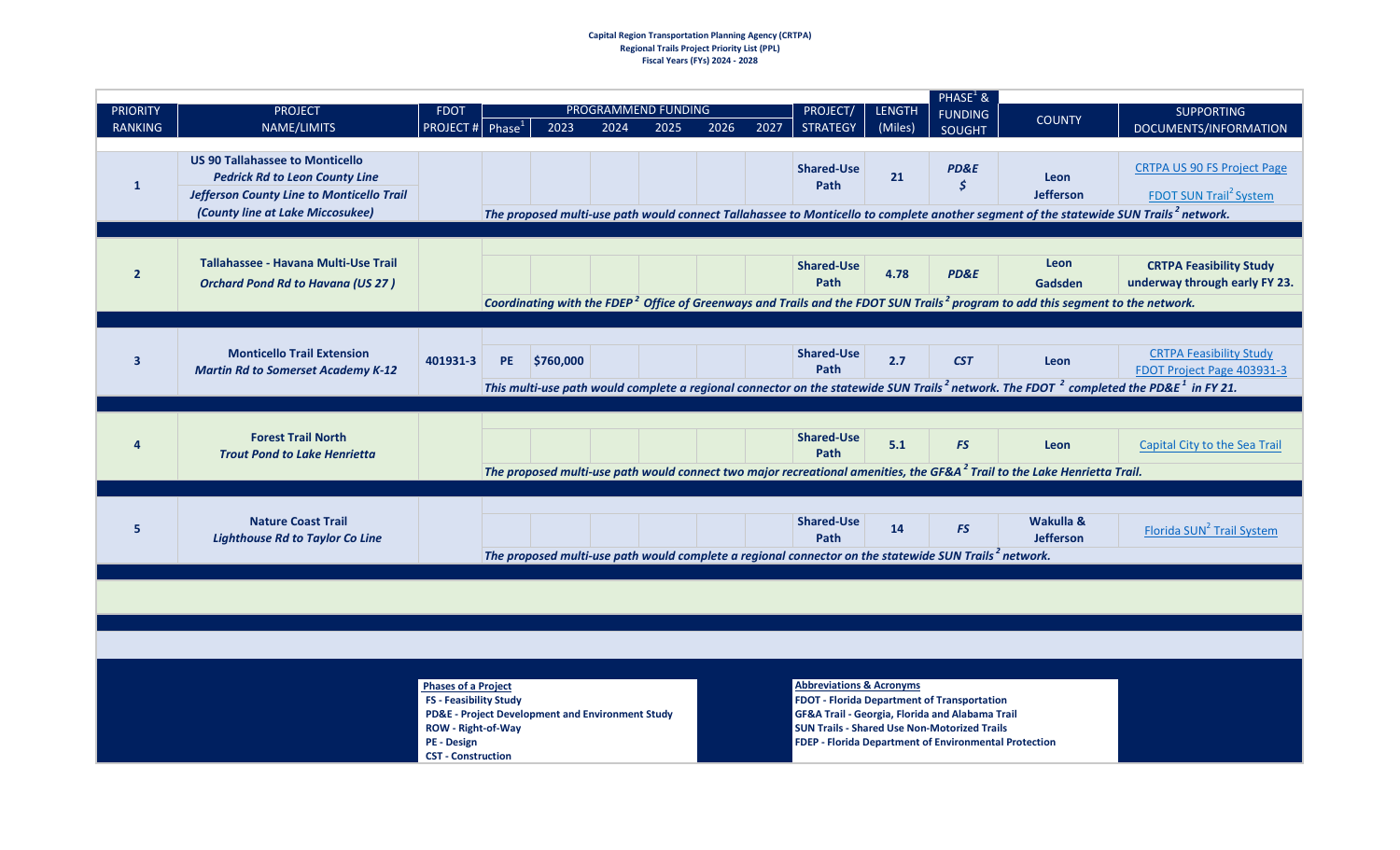# **Capital Region Transportation Planning Agency (CRTPA) StarMetro Project Priority List (PPL) Fiscal Years (FYs) 2024 - 2028**

|                 |                                                                                                                                                                                                                                |                 |           |      |                            |      |      |                              |                                                                                                                           |                     | <b>PHASE</b> <sup>1</sup> & |               |                              |
|-----------------|--------------------------------------------------------------------------------------------------------------------------------------------------------------------------------------------------------------------------------|-----------------|-----------|------|----------------------------|------|------|------------------------------|---------------------------------------------------------------------------------------------------------------------------|---------------------|-----------------------------|---------------|------------------------------|
| <b>PRIORITY</b> | <b>PROJECT</b>                                                                                                                                                                                                                 | <b>FDOT</b>     |           |      | <b>PROGRAMMEND FUNDING</b> |      |      |                              | <b>PROJECT/</b>                                                                                                           | <b>LENGTH</b>       | <b>FUNDING</b>              | <b>COUNTY</b> | <b>SUPPORTING</b>            |
| <b>RANKING</b>  | NAME/LIMITS                                                                                                                                                                                                                    | <b>PROJECT#</b> | Phase $1$ | 2024 | 2025                       | 2026 | 2027 | 2028                         | <b>STRATEGY</b>                                                                                                           | (Miles)             | <b>SOUGHT</b>               |               | <b>DOCUMENTS/INFORMATION</b> |
|                 |                                                                                                                                                                                                                                |                 |           |      |                            |      |      |                              |                                                                                                                           |                     |                             |               |                              |
|                 | <b>South Side Transit Center</b>                                                                                                                                                                                               |                 |           |      |                            |      |      |                              |                                                                                                                           |                     | <b>CST</b>                  |               |                              |
| 1               | <b>Meridian Rd and Orange Ave</b>                                                                                                                                                                                              |                 |           |      |                            |      |      |                              |                                                                                                                           |                     | \$5M                        | Leon          |                              |
|                 |                                                                                                                                                                                                                                |                 |           |      |                            |      |      |                              |                                                                                                                           |                     |                             |               |                              |
|                 |                                                                                                                                                                                                                                |                 |           |      |                            |      |      |                              |                                                                                                                           |                     |                             |               |                              |
|                 | Construction of multi-bay SuperStop in the South City area of Tallahassee South City Transit Center - (Meridian and Orange). This SuperStop will provide an off-street location for customers to transfer between multiple rou |                 |           |      |                            |      |      |                              |                                                                                                                           |                     |                             |               |                              |
|                 | as a layover point for operators, will assist to improve system performance, will have public restrooms, an information booth, supervisor offices, and meeting space. The building will be constructed with solar panels on th |                 |           |      |                            |      |      |                              |                                                                                                                           |                     |                             |               |                              |
|                 | overhead charging stations for transit buses and plug in chargers for staff vehicles. In addition, the SSTC will allow StarMetro to develop neighborhood circulators on the Southside to efficiently provide transportation op |                 |           |      |                            |      |      |                              |                                                                                                                           |                     |                             |               |                              |
|                 | elderly, disabled and low-income individuals located in the area and improve service to the Veteran's Administration Clinic.                                                                                                   |                 |           |      |                            |      |      |                              |                                                                                                                           |                     |                             |               |                              |
|                 |                                                                                                                                                                                                                                |                 |           |      |                            |      |      |                              |                                                                                                                           |                     |                             |               |                              |
|                 |                                                                                                                                                                                                                                |                 |           |      |                            |      |      |                              |                                                                                                                           |                     |                             |               |                              |
| $\overline{2}$  | <b>Electric Bus Fleet Charging Infrastructure</b>                                                                                                                                                                              |                 |           |      |                            |      |      |                              |                                                                                                                           |                     | <b>PE/CST</b>               | Leon          |                              |
|                 | To Support an all-Electric Bus Fleet                                                                                                                                                                                           |                 |           |      |                            |      |      |                              |                                                                                                                           |                     | \$5M                        |               |                              |
|                 |                                                                                                                                                                                                                                |                 |           |      |                            |      |      |                              |                                                                                                                           |                     |                             |               |                              |
|                 |                                                                                                                                                                                                                                |                 |           |      |                            |      |      |                              |                                                                                                                           |                     |                             |               |                              |
|                 | Charging Infrastructure to support an all-Electric Bus Fleet - cost estimates for installing depot charging for electric fixed route buses and paratransit vehicles at StarMetro's bus barn including electrical, structural,  |                 |           |      |                            |      |      |                              |                                                                                                                           |                     |                             |               |                              |
|                 | design, and remote monitoring.                                                                                                                                                                                                 |                 |           |      |                            |      |      |                              |                                                                                                                           |                     |                             |               |                              |
|                 |                                                                                                                                                                                                                                |                 |           |      |                            |      |      |                              |                                                                                                                           |                     |                             |               |                              |
|                 |                                                                                                                                                                                                                                |                 |           |      |                            |      |      |                              |                                                                                                                           |                     |                             |               |                              |
|                 |                                                                                                                                                                                                                                |                 |           |      |                            |      |      |                              |                                                                                                                           |                     |                             |               |                              |
| 3               | <b>Planning Feasibility Study</b>                                                                                                                                                                                              |                 |           |      |                            |      |      |                              | <b>Feasibility</b>                                                                                                        |                     | FS                          | Leon          |                              |
|                 | Redevelopment of C.K. Steele Plaza                                                                                                                                                                                             |                 |           |      |                            |      |      |                              | Study                                                                                                                     |                     | \$500,000                   |               |                              |
|                 |                                                                                                                                                                                                                                |                 |           |      |                            |      |      |                              |                                                                                                                           |                     |                             |               |                              |
|                 |                                                                                                                                                                                                                                |                 |           |      |                            |      |      |                              |                                                                                                                           |                     |                             |               |                              |
|                 | Initiate an environmental assessment, feasibility study, and preliminary design of C.K. Steele Plaza to identify the needs, challenges, opportunities, and funding options to transform the Plaza from a single-use transit fa |                 |           |      |                            |      |      |                              |                                                                                                                           |                     |                             |               |                              |
|                 | mixed-use, multistory intermodal facility with opportunities for housing StarMetro Administrative Staff; leasable space for office, restaurants, and retail activities; and connections to intercity transportation such as th |                 |           |      |                            |      |      |                              |                                                                                                                           |                     |                             |               |                              |
|                 | Express, Monticello Express, Greyhound, Megabus, Flixbus.                                                                                                                                                                      |                 |           |      |                            |      |      |                              |                                                                                                                           |                     |                             |               |                              |
|                 |                                                                                                                                                                                                                                |                 |           |      |                            |      |      |                              |                                                                                                                           |                     |                             |               |                              |
|                 | Phases of a Project <sup>1</sup>                                                                                                                                                                                               |                 |           |      |                            |      |      | <b>Fully Funded Priority</b> |                                                                                                                           | \$400,00 by a Grant |                             |               |                              |
|                 | <b>FS - Feasibility Study</b>                                                                                                                                                                                                  |                 |           |      |                            |      |      |                              | <b>Bus Signal Prioritization Signal prioritization for transit</b><br>vehicles to reduce delay if bus is behind schedule. |                     |                             |               |                              |
|                 | PD&E - Project Development and Environment Study                                                                                                                                                                               |                 |           |      |                            |      |      |                              |                                                                                                                           |                     |                             |               |                              |
|                 | ROW - Right-of-Way                                                                                                                                                                                                             |                 |           |      |                            |      |      |                              |                                                                                                                           |                     |                             |               |                              |
|                 | <b>PE - Design</b>                                                                                                                                                                                                             |                 |           |      |                            |      |      |                              |                                                                                                                           |                     |                             |               |                              |
|                 | <b>CST - Construction</b>                                                                                                                                                                                                      |                 |           |      |                            |      |      |                              |                                                                                                                           |                     |                             |               |                              |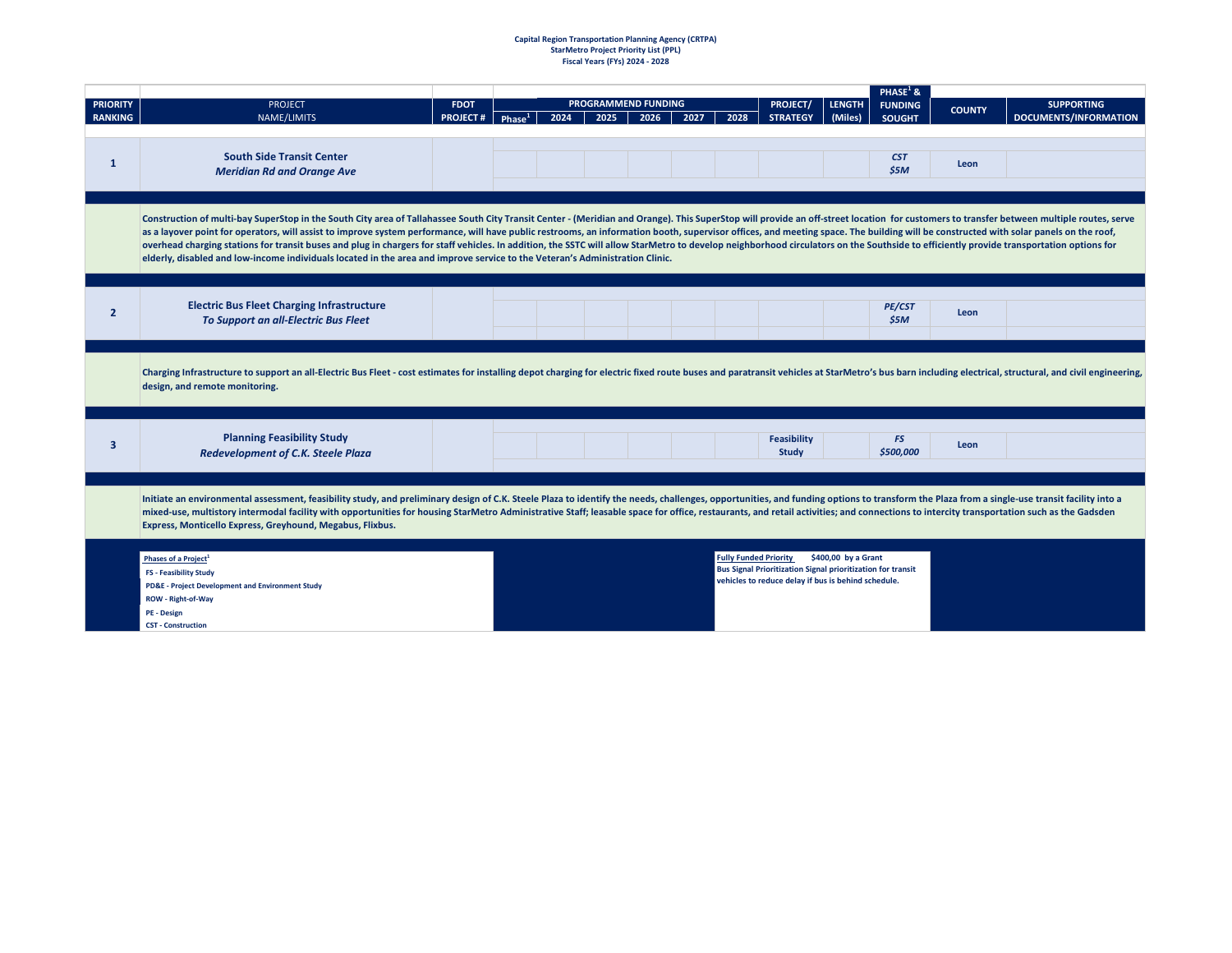#### Capital Region Transportation Planning Agency (CRTPA) Transportation System Management and Safety (TSMS) Project Priority List (PPL) Fiscal Years (FYs) 2024 - 2028

| <b>PRIORITY</b>         | <b>PROJECT</b>                                | <b>FDOT</b>     |                                                                   | PROGRAMMEND FUNDING |  |  | <b>PROJECT/</b>                                                                                                               | <b>LENGTH</b> | PHASE <sup>1</sup> &<br><b>FUNDING</b>          |               | <b>SUPPORTING</b>                      |
|-------------------------|-----------------------------------------------|-----------------|-------------------------------------------------------------------|---------------------|--|--|-------------------------------------------------------------------------------------------------------------------------------|---------------|-------------------------------------------------|---------------|----------------------------------------|
| <b>RANKING</b>          | NAME/LIMITS                                   | <b>PROJECT#</b> | Phase 2023 2024 2025 2026 2027                                    |                     |  |  | <b>STRATEGY</b>                                                                                                               | (Miles)       | <b>SOUGHT</b>                                   | <b>COUNTY</b> | DOCUMENTS/INFORMATION                  |
|                         |                                               |                 |                                                                   |                     |  |  |                                                                                                                               |               |                                                 |               |                                        |
| $\mathbf{1}$            | <b>Orange Avenue (SR 373) Nims Middle</b>     |                 | Phase                                                             |                     |  |  | Safety                                                                                                                        |               | PE/CST                                          | Leon          | <b>Roadway Safety Audit</b>            |
|                         | <b>School &amp; Liberty Park Neighborhood</b> |                 |                                                                   |                     |  |  | Midblock crossing(s), signage and sidewalk improvements.                                                                      |               |                                                 |               | completed by FDOT in Oct. 21.          |
|                         |                                               |                 |                                                                   |                     |  |  |                                                                                                                               |               |                                                 |               |                                        |
|                         | Lake Bradford Rd/Stadium Dr/Gaines            |                 |                                                                   |                     |  |  |                                                                                                                               |               |                                                 |               | <b>Traffic and Operations Analysis</b> |
| $\overline{2}$          | <b>St/Varsity DrCapital Circle, Southwest</b> |                 | <b>Phase</b>                                                      |                     |  |  | <b>Operational /Safety</b>                                                                                                    |               | PE/Cst                                          | Leon          | by RS&H for the CRTPA                  |
|                         |                                               |                 |                                                                   |                     |  |  | Roadway intersection/operational improvements. Enhance pedestrian and bicycle crossings.                                      |               |                                                 |               |                                        |
|                         | Orange Avenue (SR 373) and                    |                 |                                                                   |                     |  |  |                                                                                                                               |               |                                                 |               |                                        |
| $\overline{\mathbf{3}}$ | <b>Springhill Road Intersection</b>           |                 | <b>Phase</b>                                                      |                     |  |  | <b>Operational /Safety</b><br>Address congestion at this intersection. Interim improvement until capacity project constructed |               | <b>PE/CST</b>                                   | Leon          |                                        |
|                         |                                               |                 |                                                                   |                     |  |  |                                                                                                                               |               |                                                 |               |                                        |
|                         | <b>Thomasville Road</b>                       |                 |                                                                   |                     |  |  |                                                                                                                               |               |                                                 |               |                                        |
| Δ                       | 9th Avenue to Betton Road                     |                 | Phase                                                             |                     |  |  | <b>Operational / Safety</b>                                                                                                   | 0.9           | <b>Study</b>                                    | Leon          |                                        |
|                         |                                               |                 | Corridor and access safety study.                                 |                     |  |  |                                                                                                                               |               |                                                 |               |                                        |
|                         | <b>Pensacola Street (SR 366)</b>              |                 |                                                                   |                     |  |  | <b>Access Management</b>                                                                                                      |               |                                                 |               | <b>Traffic and Operations Analysis</b> |
| 5                       | <b>Appleyard Drive to Progress Drive</b>      |                 | Phase                                                             |                     |  |  | <b>Enhancements</b>                                                                                                           | 0.3           | PE/CST                                          | Leon          | by RS&H for the CRTPA                  |
|                         |                                               |                 | Improvements to address high crash rate.                          |                     |  |  |                                                                                                                               |               |                                                 |               |                                        |
|                         |                                               |                 |                                                                   |                     |  |  |                                                                                                                               |               |                                                 |               |                                        |
|                         |                                               |                 |                                                                   |                     |  |  |                                                                                                                               |               |                                                 |               |                                        |
|                         |                                               |                 |                                                                   |                     |  |  |                                                                                                                               |               |                                                 |               |                                        |
|                         |                                               |                 |                                                                   |                     |  |  |                                                                                                                               |               |                                                 |               |                                        |
|                         |                                               |                 | Phases of a Project <sup>1</sup><br><b>FS - Feasibility Study</b> |                     |  |  |                                                                                                                               |               | <b>Abbreviations &amp; Acronyms<sup>2</sup></b> |               |                                        |
|                         |                                               |                 | PD&E - Project Development & Environmental                        |                     |  |  |                                                                                                                               |               | FDOT - Florida Department of Transportation     |               |                                        |
|                         |                                               |                 | ROW - Right-of-Way<br><b>PE - Design</b>                          |                     |  |  |                                                                                                                               |               |                                                 |               |                                        |
|                         |                                               |                 | <b>CST - Construction</b>                                         |                     |  |  |                                                                                                                               |               |                                                 |               |                                        |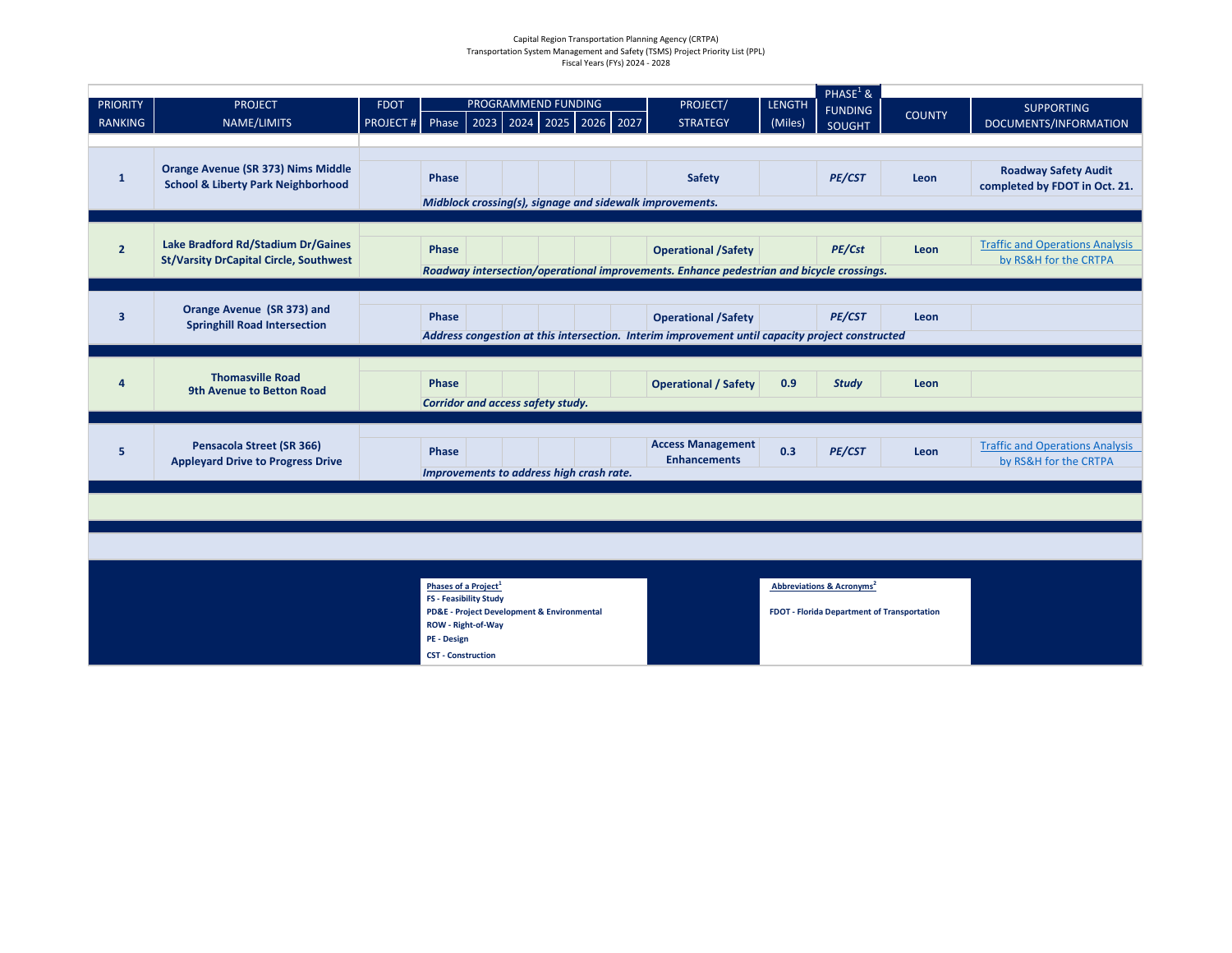#### **Capital Region Transportation Planning Agency (CRTPA) Intelligent Transportaion Systems (ITS) Project Priority List (PPL) Fiscal Years (FYs) 2024 - 2028**

|                                   |                                                                                                                     |                                                                                                                              |                    |      |                                                            |                             |         |         |                                                                                                                                                                                |                          | PHASE $1$ &                                                   |               |                                        |
|-----------------------------------|---------------------------------------------------------------------------------------------------------------------|------------------------------------------------------------------------------------------------------------------------------|--------------------|------|------------------------------------------------------------|-----------------------------|---------|---------|--------------------------------------------------------------------------------------------------------------------------------------------------------------------------------|--------------------------|---------------------------------------------------------------|---------------|----------------------------------------|
| <b>PRIORITY</b><br><b>RANKING</b> | <b>PROJECT</b><br><b>NAME/LIMITS</b>                                                                                | $F$ DOT <sup>2</sup><br><b>PROJECT#</b>                                                                                      | Phase <sup>1</sup> | 2023 | 2024                                                       | PROGRAMMEND FUNDING<br>2025 | 2026    | 2027    | <b>PROJECT/</b><br><b>STRATEGY</b>                                                                                                                                             | <b>LENGTH</b><br>(Miles) | <b>FUNDING</b><br><b>SOUGHT</b>                               | <b>COUNTY</b> | SUPPORTING DOCUMENTS/INFORMATION       |
|                                   |                                                                                                                     |                                                                                                                              |                    |      |                                                            |                             |         |         |                                                                                                                                                                                |                          |                                                               |               |                                        |
| $\mathbf{1}$                      | <b>Annual Funding for TATMS<sup>2</sup></b><br><b>COT Regional Transportation</b>                                   | 219785-2                                                                                                                     |                    |      | \$500,000                                                  | \$500,000                   | 500,000 | 500,000 |                                                                                                                                                                                | -                        | <b>OPS</b><br>\$500,000                                       | Leon          | Tallahassee-Leon Co. ITS Master Plan   |
|                                   | <b>Management Cntr.</b>                                                                                             |                                                                                                                              |                    |      | Annual funding request for operations and maintenance.     |                             |         |         |                                                                                                                                                                                |                          |                                                               |               |                                        |
| $\overline{2}$                    | <b>I-10 Trailblazers</b><br><b>Major Arterials - Various Locations</b>                                              |                                                                                                                              |                    |      |                                                            |                             |         |         | FDOT <sup>2</sup> has completed a cost analysis & provided estimate to implement this project                                                                                  |                          | <b>CST</b><br>\$3.26 M                                        | Leon          | Tallahassee-Leon Co. ITS Master Plan   |
| $\overline{\mathbf{3}}$           | <b>Advanced Traffic Management System</b><br><b>Software Upgrades</b><br><b>Major Arterials - Various Locations</b> |                                                                                                                              |                    |      | Request funding biennially beginning in FY 23.             |                             |         |         |                                                                                                                                                                                |                          | <b>CST</b><br>\$60,000                                        | Leon          | Tallahassee-Leon Co. ITS Master Plan   |
|                                   |                                                                                                                     |                                                                                                                              |                    |      |                                                            |                             |         |         |                                                                                                                                                                                |                          |                                                               |               |                                        |
| $\overline{a}$                    | <b>Cabinet Upgrades</b><br><b>Various Locations</b>                                                                 |                                                                                                                              |                    |      | Request funding annually for five years beginning in FY23. |                             |         |         |                                                                                                                                                                                |                          | <b>CST</b><br>\$1M                                            | Leon          | Tallahassee - Leon Co. ITS Master Plan |
|                                   |                                                                                                                     |                                                                                                                              |                    |      |                                                            |                             |         |         |                                                                                                                                                                                |                          |                                                               |               |                                        |
|                                   |                                                                                                                     |                                                                                                                              |                    |      |                                                            |                             |         |         |                                                                                                                                                                                |                          |                                                               |               |                                        |
|                                   |                                                                                                                     |                                                                                                                              |                    |      |                                                            |                             |         |         |                                                                                                                                                                                |                          |                                                               |               |                                        |
|                                   |                                                                                                                     | Phases of a Project <sup>1</sup><br>FS - Feasibility Study<br>ROW - Right-of-Way<br>PE - Design<br><b>CST - Construction</b> |                    |      | <b>PD&amp;E - Project Development and Environmental</b>    |                             |         |         | <b>Abbreviations &amp; Acrony</b><br><b>FDOT - Florida Department of Transportation</b><br><b>ITS - Intelligent Transportation Systems</b><br><b>COT - City of Tallahassee</b> |                          | <b>TATMS - Tallahassee Advanced Traffic Management System</b> |               |                                        |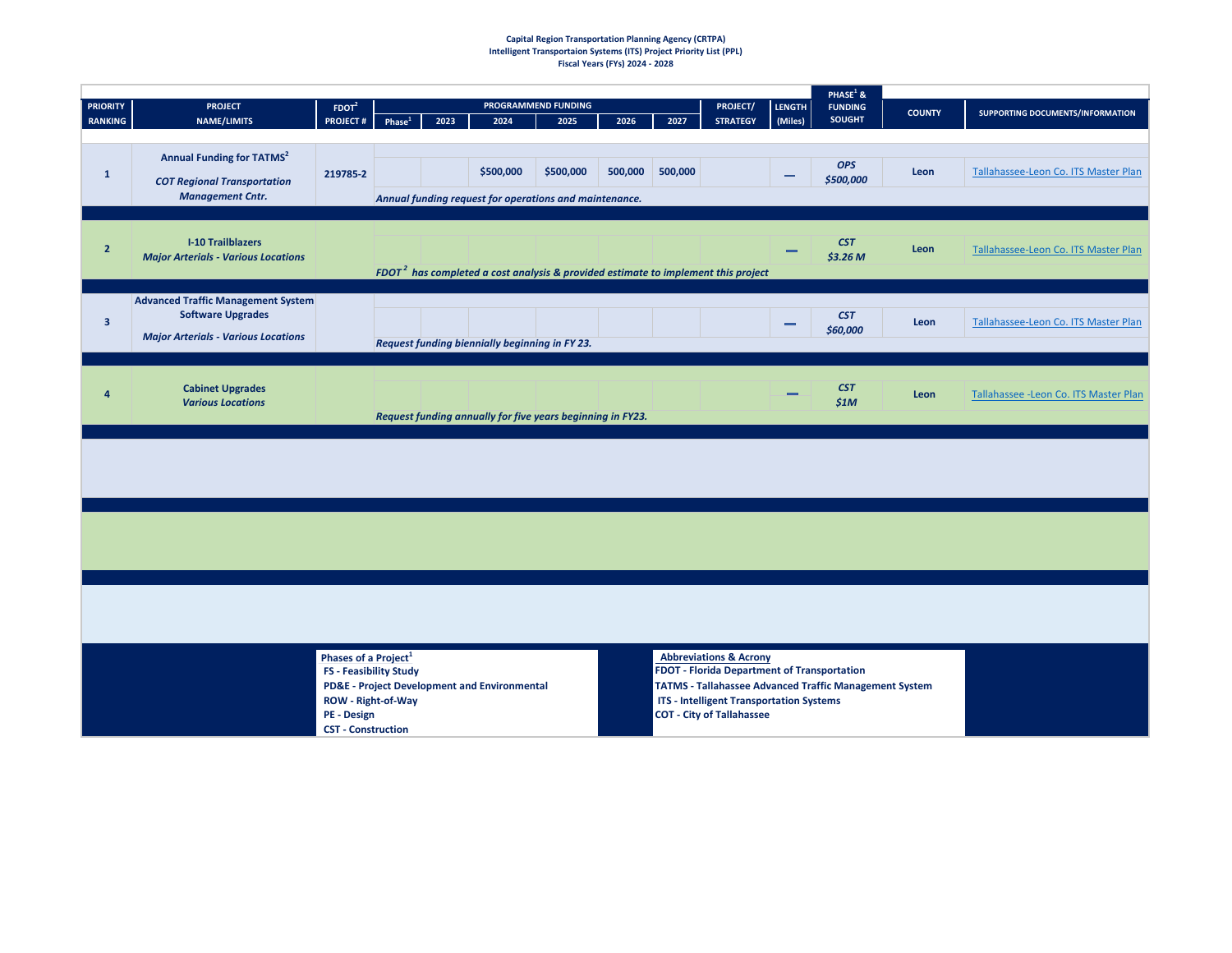#### **Capital Region Transportation Planning Agency (CRTPA) Tallahassee International Airport Project Priority List (PPL) Fiscal Years (FYs) 2024 - 2028**

|                                       |                                       | <b>Fiscal Year 2024</b>                                                                                      |             |             |                |                              |                         |
|---------------------------------------|---------------------------------------|--------------------------------------------------------------------------------------------------------------|-------------|-------------|----------------|------------------------------|-------------------------|
| <b>Priority Ranking</b>               | <b>FDOT WP#</b>                       | <b>Description</b>                                                                                           | Local       | $F$ DOT $1$ | $BIL-AIG1$     | FAA <sup>1</sup>             | <b>Total</b>            |
| $\mathbf{1}$                          | 226792-9                              | <b>Taxiway Bravo Rehabilitation (Construction)</b>                                                           | \$950,000   | \$950,000   |                | $$17,100,000$$ $$19,000,000$ |                         |
|                                       |                                       |                                                                                                              |             |             |                |                              | FY24 Total \$19,000,000 |
|                                       |                                       |                                                                                                              |             |             |                |                              |                         |
|                                       |                                       | <b>Fiscal Year 2025</b>                                                                                      |             |             |                |                              |                         |
| <b>Priority</b><br>Ranking            | <b>FDOT WP#</b>                       | <b>Description</b>                                                                                           | Local       | <b>FDOT</b> | <b>BIL-AIG</b> | FAA                          | <b>Total</b>            |
| $\mathbf{1}$                          | 442109-6                              | <b>Airport Security Improvements</b>                                                                         | \$450,000   | \$450,000   |                |                              | \$900,000               |
|                                       |                                       |                                                                                                              |             |             |                | <b>FY25 Total</b>            | \$900,000               |
|                                       |                                       | <b>Fiscal Year 2026</b>                                                                                      |             |             |                |                              |                         |
| <b>Priority</b><br><b>Ranking</b>     | <b>FDOT WP#</b>                       | <b>Description</b>                                                                                           | Local       | <b>FDOT</b> | <b>BIL-AIG</b> | <b>FAA</b>                   | <b>Total</b>            |
| $\mathbf{1}$                          | 448565-1                              | Taxiway Charlie, Zulu and T-Hangar Rehabilitation & Lighting and Helicopter<br><b>Parking (Design Phase)</b> |             | \$175,000   | \$575,000      |                              | \$750,000               |
| $\overline{2}$                        | 446641-1                              | Air Carrier Apron Rehabilitation - Phase 1                                                                   |             | \$900,000   | \$900,000      |                              | \$1,800,000             |
| $\overline{\mathbf{3}}$               |                                       | 446640-1 Terminal Modernization - Main Terminal Restroom Improvements                                        | \$750,000   | \$750,000   | \$1,000,000    |                              | \$2,500,000             |
|                                       |                                       |                                                                                                              |             |             |                | <b>FY26 Total</b>            | \$5,050,000             |
|                                       |                                       |                                                                                                              |             |             |                |                              |                         |
|                                       |                                       | <b>Fiscal Year 2027</b>                                                                                      |             |             |                |                              |                         |
| <b>Priority</b><br><b>Ranking</b>     | <b>FDOT WP#</b>                       | <b>Description</b>                                                                                           | Local       | <b>FDOT</b> | <b>BIL-AIG</b> | <b>FAA</b>                   | <b>Total</b>            |
| $\mathbf{1}$                          | 448565-1                              | Taxiway Charlie, Zulu and T-Hangar Rehabilitation & Lighting and Helicopter<br><b>Parking (Construction)</b> | \$750,000   |             |                | \$6,750,000                  | \$7,500,000             |
| $\mathbf{1}$                          |                                       | <b>Terminal Passenger Loading Bridge Replacement - A5/A6</b>                                                 |             | \$1,300,000 | \$1,900,000    |                              | \$3,200,000             |
|                                       |                                       |                                                                                                              |             |             |                |                              | FY27 Total \$10,700,000 |
|                                       |                                       |                                                                                                              |             |             |                |                              |                         |
|                                       |                                       | <b>Fiscal Year 2028</b>                                                                                      |             |             |                |                              |                         |
| <b>Priority</b><br><b>Ranking</b>     | <b>FDOT WP#</b>                       | <b>Description</b>                                                                                           | Local       | <b>FDOT</b> | <b>BIL-AIG</b> | <b>FAA</b>                   | <b>Total</b>            |
| $\mathbf{1}$                          | 450038-1                              | Air Carrier Apron Expansion - Phase 2 (Design)                                                               |             | \$550,000   | \$550,000      |                              | \$1,100,000             |
| $\overline{2}$                        |                                       | <b>Air Cargo Apron Rehabilitation</b>                                                                        | \$1,500,000 | \$1,500,000 |                |                              | \$3,000,000             |
|                                       |                                       |                                                                                                              |             |             |                | <b>FY28 Total</b>            | \$4,100,000             |
|                                       |                                       |                                                                                                              |             |             |                |                              |                         |
| <sup>1</sup> Abbreviations & Acronyms |                                       | <b>BIL Bipartisan Infrastructure Law</b>                                                                     |             |             |                |                              |                         |
|                                       |                                       | AIG Formula Infrastructure Allocations                                                                       |             |             |                |                              |                         |
|                                       | <b>FAA Federal Aviation Authority</b> |                                                                                                              |             |             |                |                              |                         |
|                                       | <b>WP# Work Program Number</b>        | FDOT Florida Department of Transportation                                                                    |             |             |                |                              |                         |
|                                       |                                       |                                                                                                              |             |             |                |                              |                         |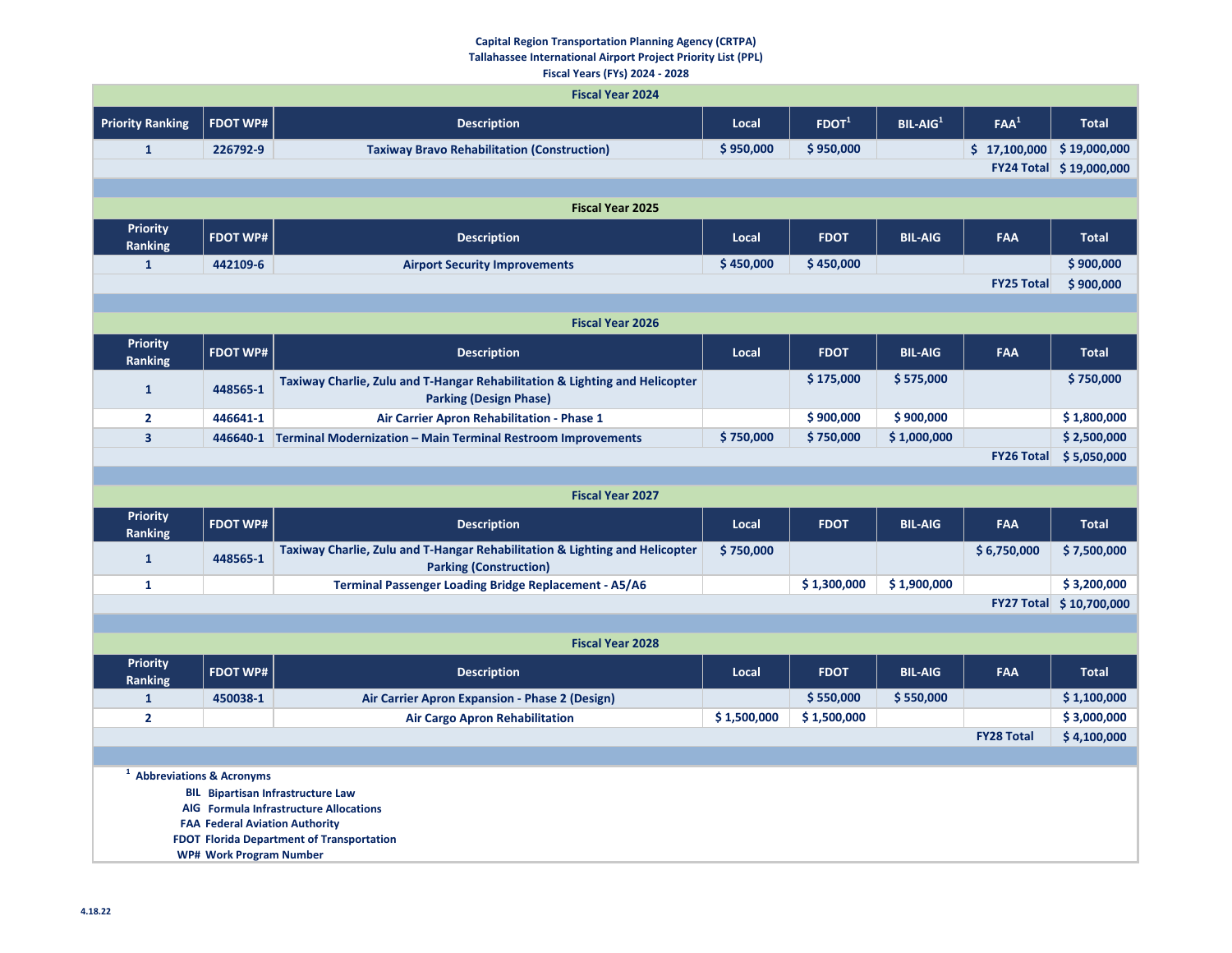#### **Capital Region Transportation Planning Agency ADOPTED Transportation Alternatives Project Priority List Fiscal Year (FY) 2024 - FY 2028**

| Priority | <b>Project Name</b>                                                                          | <b>Limits</b>                                     | <b>Funding Sought</b> | <b>Phase</b>                  |
|----------|----------------------------------------------------------------------------------------------|---------------------------------------------------|-----------------------|-------------------------------|
|          | <b>Paul Russell Road Sidewalk Project</b><br>Sponsor: City of Tallahassee                    | Monday Road to Apalachee Parkway (1.2 miles)      | \$650,000             | <b>Construction &amp; CEI</b> |
|          | Dr. MLK, Jr. Memorial Boulevard Paved Off Road Multi-Use Path<br>Sponsor: Wakulla County     | Rehwinke Road to Mallard Pond Circle (1.11 miles) | \$579,808             | <b>Construction &amp; CEI</b> |
|          | Spring Creek Highway Paved (CR 363) Paved Off Road Multi-Use Path<br>Sponsor: Wakulla County | US 98 to Parkland Drive (1.11 miles)              | \$617,367             | <b>Construction &amp; CEI</b> |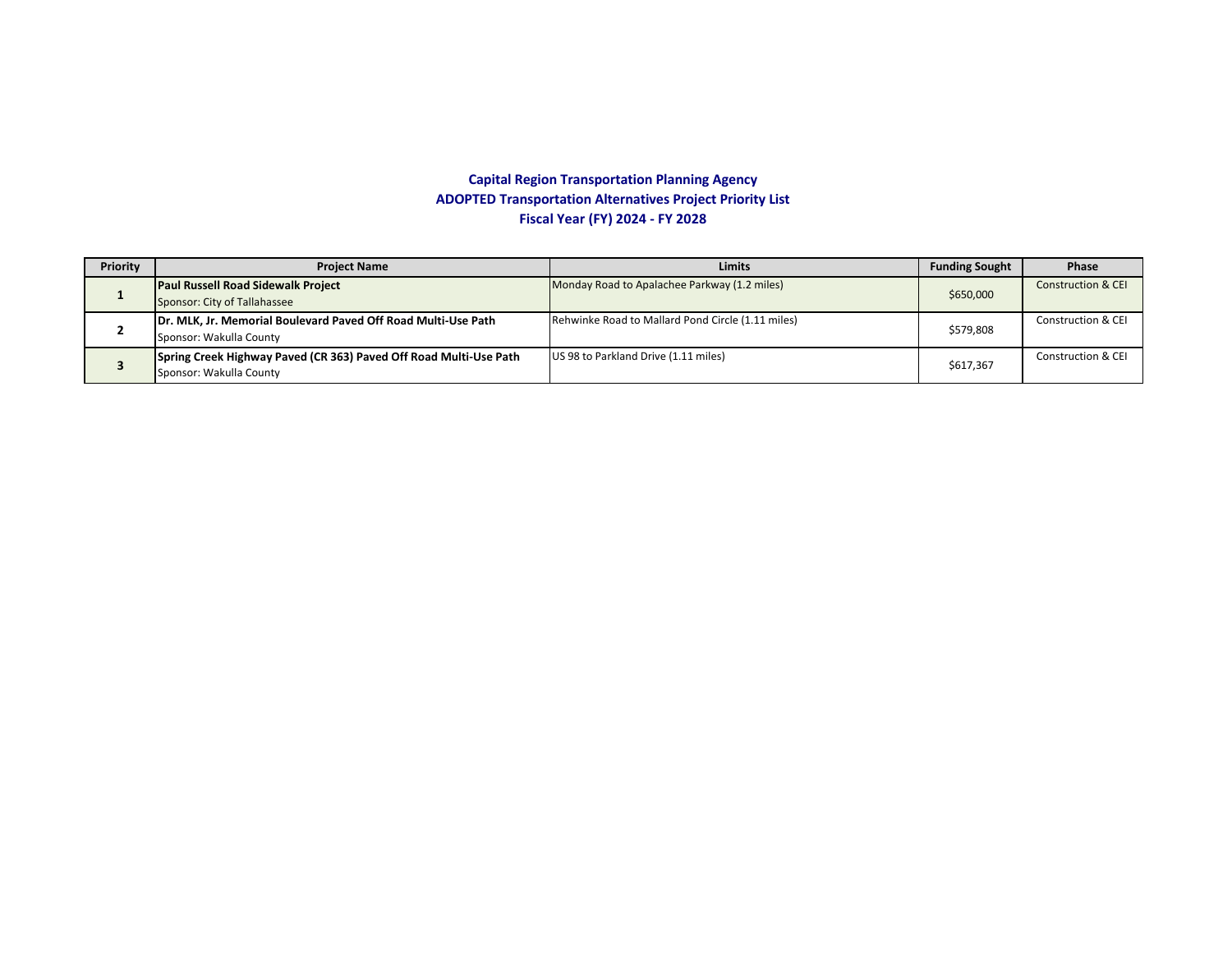## **CRTPA FY 2024 – FY 2028 Project Priority Lists**

#### **Roadway PPL**

- Priority No.3: Crawfordville Rd segment from Lost Creek Bridge to East Ivan Road is now two separate segments with the new termini of Wakulla Arran Road.
- Priority No.5:Limits extended fromSpringhill Ave west to Cypress Lake Street.
- Revised rankings are provided in the table below.

| FY 24-28       | <b>PROJECT</b>                                                     | FY 23-27                |
|----------------|--------------------------------------------------------------------|-------------------------|
| <b>RANKING</b> | <b>NAME/LIMITS</b>                                                 | <b>RANKING</b>          |
|                |                                                                    |                         |
|                | <b>SR 363 Woodville Highway</b>                                    |                         |
| $\overline{1}$ | <b>Capital Circle SE to Gaile</b>                                  | $\mathbf{1}$            |
|                | <b>Gaile Ave to Paul Russell</b>                                   |                         |
| $\overline{2}$ | <b>SR 263 Capital Circle, Southwest</b>                            | $\overline{2}$          |
|                | <b>Crawfordville Rd to Springhill Rd</b>                           |                         |
| 3              | SR 369/US 319 Crawfordville Rd (Part of a segment that was split.) | $\overline{\mathbf{3}}$ |
|                | <b>Wakulla Arran Rd to East Ivan Rd</b>                            |                         |
|                | <b>SR 371/373 Orange Avenue</b>                                    |                         |
|                | <b>Cypress Lake St to Monroe St</b>                                | 5                       |
| 4              | <b>Capital Circle SW to Cypress</b>                                |                         |
|                | <b>Lake St</b><br>SR 369/US 319 Crawfordville Rd                   |                         |
|                | <b>LL Wallace Rd to S of SR61 Intersection</b>                     |                         |
| 5              | <b>Wakulla Co Line to LL Wallace Rd</b>                            | 9                       |
|                | <b>SR 61 Thomasville Rd</b>                                        |                         |
| 6              | <b>Seventh Ave to Monroe St</b>                                    | 6                       |
|                | SR10/US 90 Mahan Dr and SR261/US319 Capital Circle NE              |                         |
| $\overline{7}$ | <b>Intersection Improvement</b>                                    | $\overline{7}$          |
|                | <b>SR 366 Pensacola St</b>                                         |                         |
| 8              | <b>Capital Circle SW to Appleyard Dr</b>                           | 8                       |
|                | <b>Lake Bradford Rd/Springhill Rd</b>                              |                         |
| 9              | <b>Capital Circle SW to Gaines St</b>                              | 10                      |
|                | SR 369/US 319 Crawfordville Rd (Part of a segment that was split.) |                         |
| 10             | <b>Lost Creek Bridge to Wakulla Arran Rd</b>                       | $\overline{\mathbf{3}}$ |
| 11             | SR 369/US 319 Crawfordville Rd                                     | 4                       |
|                | N of Alaska Way to Lost Creek Bridge                               |                         |
| 12             | <b>Tharpe St</b><br><b>Capital Circle NW to Ocala Rd</b>           | 11                      |
|                | <b>Thomasville Rd</b>                                              |                         |
| 13             | <b>Bradford/Betton Rd to Seventh Ave</b>                           | 12                      |
|                | <b>Bannerman Rd</b>                                                |                         |
| 14             | <b>Preservation Rd to Quail Commons Dr</b>                         | 13                      |
| 15             | <b>Northeast Gateway</b>                                           | 14                      |
|                | <b>Welaunee Blyd Extension: Fleischmann Rd to Roberts Rd</b>       |                         |
|                | <b>Welaunee Blvd</b>                                               |                         |
| 16             | <b>I-10 Interchange</b>                                            | 15                      |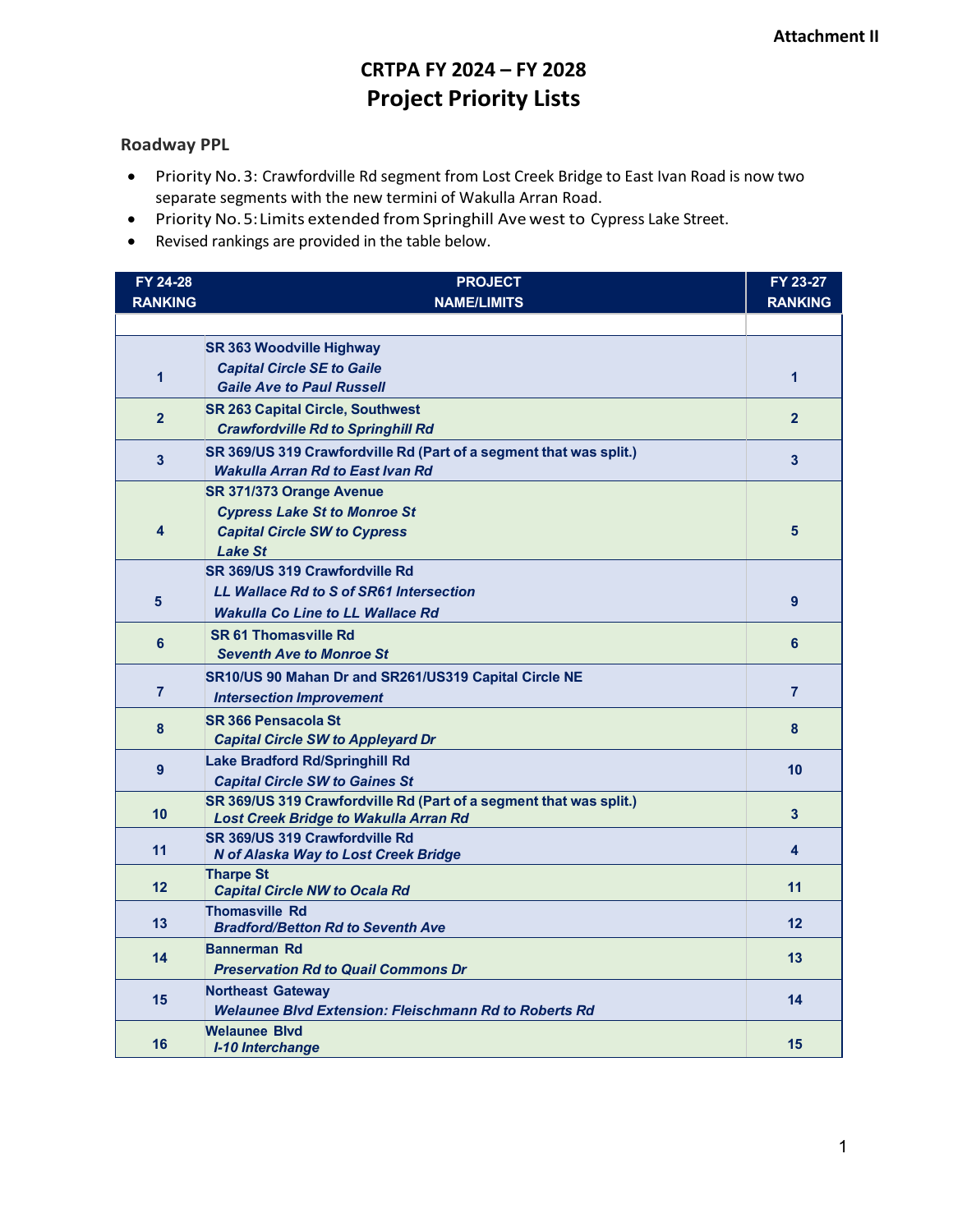## **CRTPA FY 2024 – FY 2028 Project Priority Lists**

## **Bike/Ped PPL**

- Previous Project Priority No. 1, the Monticello Trail Extension is to the Regional Trail PPL.
- Project Priority No. 5, St. Augustine Road sidewalk project, is new on the list and is currently under design by Leon County.
- Previous Project Priority No. 9, the US 90 Trail from Midway to Quincy is removed. In turn a trail connection from Tallahassee through Havana is proposed on the Regional Trails List.
- The changes to the rankings are detailed below. For the first five projects design is either funded, underway or completed.

| PRIORITY RANKING<br><b>FY 24-FY28</b> | <b>PROJECT</b><br><b>NAME/LIMITS</b>                                                        | PRIORITY RANKING<br><b>FY 23-FY27</b> |
|---------------------------------------|---------------------------------------------------------------------------------------------|---------------------------------------|
| $\mathbf{1}$                          | <b>Thomasville Road Multi-Use Path</b><br><b>Betton Rd to Metropolitan Blvd</b>             | $\overline{2}$                        |
| $\overline{2}$                        | <b>N Monroe St Sidewalk</b><br><b>John Knox Rd to Lakeshore Dr</b>                          | 6                                     |
| $\overline{\mathbf{3}}$               | <b>Downtown Sidewalk Improvements</b><br><b>Jefferson St to Park Ave</b>                    | $\overline{7}$                        |
| 4                                     | <b>Bloxham Cutoff Rd Multi-Use Path</b><br><b>Wakulla Springs St Park to St Marks Trail</b> | 3                                     |
| 5                                     | <b>St. Augustine Sidewalk</b><br><b>Lafayette St to Paul Russell Rd</b>                     |                                       |
| 6                                     | <b>Apalachee Pkwy Connector</b><br><b>Sutor Rd to Conner Blvd</b>                           | 5                                     |
| $\overline{7}$                        | <b>Oak Ridge Multi-Use Path</b><br><b>Crawfordville Rd to Woodville Hwy</b>                 | 4                                     |
| 8                                     | <b>Goose Pond Trail</b><br>Mahan Dr / Ft. Knox to Weems Rd.                                 | 8                                     |